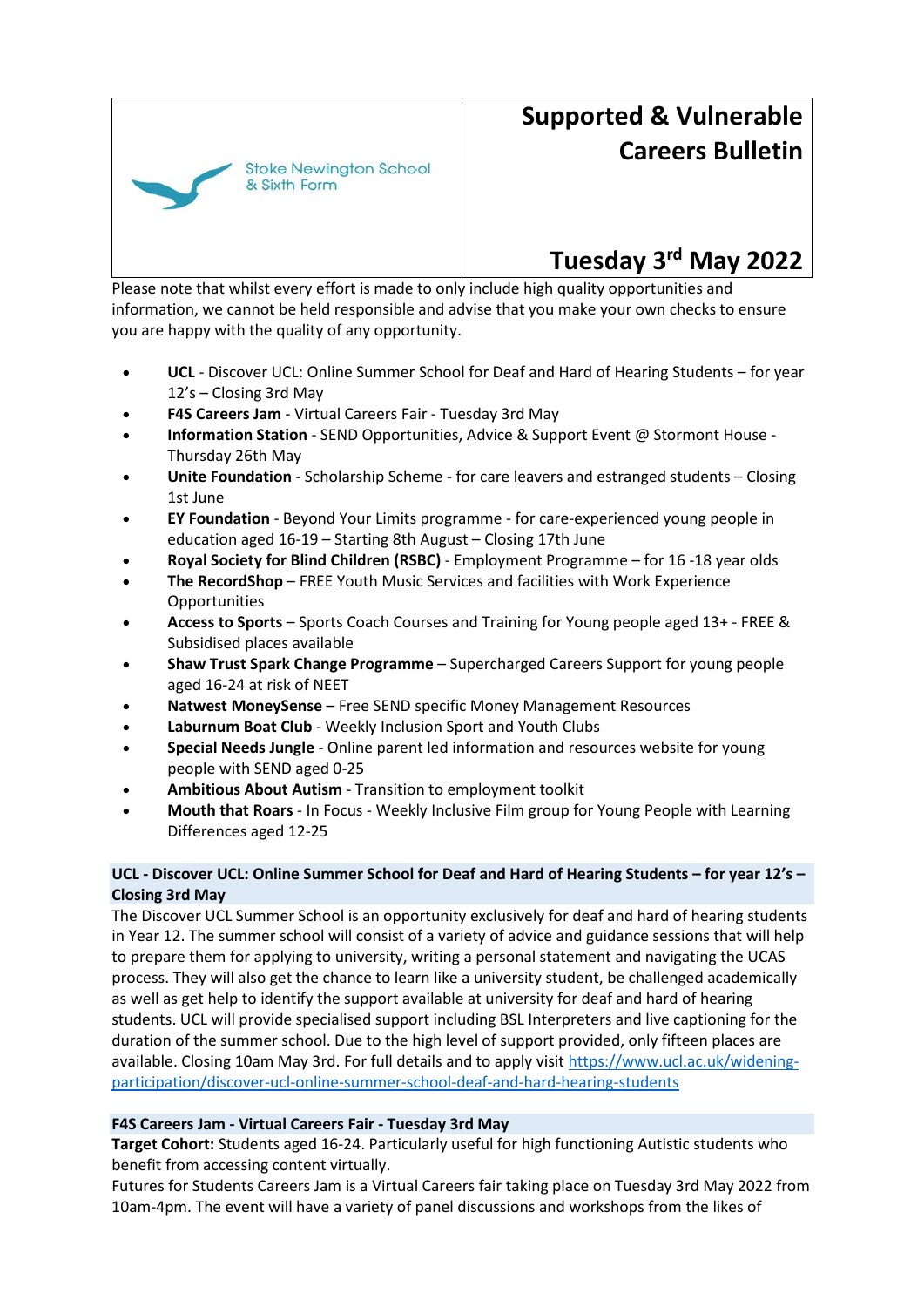Google, Tate & Lyle and Workfinder, where industry leaders and young professionals will share their experiences, advice and tips on a range of issues relevant to young people. There will also be a host of exhibition stands where attendees can chat live and arrange 1:1 meetings with prospective employers and educators.The whole platform, including recordings of the sessions, will then be available on-demand throughout the summer until September. For more information visit [www.f4scareersjam.com/](https://eur02.safelinks.protection.outlook.com/?url=http%3A%2F%2Fwww.f4scareersjam.com%2F&data=05%7C01%7CJul.Ale%40sns.hackney.sch.uk%7C873caf4039234752353208da2833ca13%7C54155676e51044efab17580732d134fe%7C0%7C0%7C637866500169976237%7CUnknown%7CTWFpbGZsb3d8eyJWIjoiMC4wLjAwMDAiLCJQIjoiV2luMzIiLCJBTiI6Ik1haWwiLCJXVCI6Mn0%3D%7C3000%7C%7C%7C&sdata=oH%2FBulLTV0nE7ez9jeO8xCEcHbphVw22XgPTGYDESTQ%3D&reserved=0)

#### **Information Station - SEND Opportunities, Advice & Support Event @ Stormont House - Thursday 26th May**

**Target Cohort:** SEND Young People aged 5-25 and their Parents/Carers Information Station is a 'One Stop Shop' of information and support for all parents & carers of SEND young people aged 5-25 in Hackney. It will be taking place on Thursday 26th May from 4-7pm @ Stormont House School.

The event will include:

- In-person access to Information, Advice & Support from a variety of SEND services and Inclusive Organisations.
- A range of useful SEND resources linked to the four preparing for adulthood outcomes to take home.
- Practical Workshops Applying for DLA, PiP, Zip Cards, Blue Badges etc.
- Tours of Stormont House School and Student Work Exhibits
- FREE Refreshments and lots more!

Organisations that will be present at the Event so far are; Access to Sport, BSix Sixth Form College, CAMHs / WAMHs, Cyber Safety, The Change Foundation, ELATT, Hackney Local Offer, Hackney Supported Employment Service and Supported Internships, Immediate Theatre, KEEN London, Laburnum Boat Club, New City College – Hackney, Occupational Therapy (OT), Prospects Careers Service, Safer Schools, Speech and Language Therapy Team (SaLT)

SENDIAGs, Shoreditch Trust / Blue Marble Training, Shortbreaks & Disabled Children's Services, Stormont House School & Sixth Form, Young Hackney - Sports Unit and Young Hackney - Health & Wellbeing Team.

Stormont are still adding to the list as they want to include as many organisations and services as possible so parents/carers can access everything that is available to them in the borough in one place. The event is open to all Parents & Carers of SEND Young People aged 5-25 and they are able to bring their young person to the event also. Event posters and links of how to sign up to the event will be sent directly to Schools and Colleges in the next couple of days to pass on to parents and carers. If you require further information contact Claire Napier via

email: [claire.napier@stormonthouse.hackney.sch.uk](mailto:claire.napier@stormonthouse.hackney.sch.uk) or call: 0208 985 4245 and request to speak to Ms Claire Napier. To register for the event visit [www.eventbrite.co.uk/e/327998360927](https://eur02.safelinks.protection.outlook.com/?url=http%3A%2F%2Fwww.eventbrite.co.uk%2Fe%2F327998360927&data=05%7C01%7CJul.Ale%40sns.hackney.sch.uk%7C873caf4039234752353208da2833ca13%7C54155676e51044efab17580732d134fe%7C0%7C0%7C637866500169976237%7CUnknown%7CTWFpbGZsb3d8eyJWIjoiMC4wLjAwMDAiLCJQIjoiV2luMzIiLCJBTiI6Ik1haWwiLCJXVCI6Mn0%3D%7C3000%7C%7C%7C&sdata=u2UTo8qnxhfShgnjarLC6vvtYMyduOdD9ZMfbWiL5DI%3D&reserved=0)

**Unite Foundation - Scholarship Scheme - for care leavers and estranged students – Closing 1st June** The Unite Foundation scholarship covers accommodation and bills, all year round, for up to 3 years of study, studying at any of the Unite Foundation's partner universities. For more information and to apply visit [https://thisisusatuni.org/unite-foundation-scholarship/](https://eur02.safelinks.protection.outlook.com/?url=https%3A%2F%2Fthisisusatuni.org%2Funite-foundation-scholarship%2F&data=05%7C01%7CJul.Ale%40sns.hackney.sch.uk%7C873caf4039234752353208da2833ca13%7C54155676e51044efab17580732d134fe%7C0%7C0%7C637866500169976237%7CUnknown%7CTWFpbGZsb3d8eyJWIjoiMC4wLjAwMDAiLCJQIjoiV2luMzIiLCJBTiI6Ik1haWwiLCJXVCI6Mn0%3D%7C3000%7C%7C%7C&sdata=Y%2B3awv1Wn7N1VmVSmwt1gx8Z%2F9%2FTEQC75eMDKx5B%2Bn0%3D&reserved=0)

# **EY Foundation - Beyond Your Limits programme - for care-experienced young people in education aged 16-19 – Starting 8th August – Closing 17th June**

The Beyond Your Limits programme has been specifically designed with and for care-experienced young people in education, aged 16-19. The programme offers up to two years of support, with the first year of training delivered mainly in the school holidays to fit around school or college commitments. On the programme participants will receive paid employability training, multiple work experience placements, a personal development grant, a business mentor and progression coach. The programme will help to develop essential key skills and take those first steps into a career. The Beyond Your Limits programme is currently being run through a combination of face to face and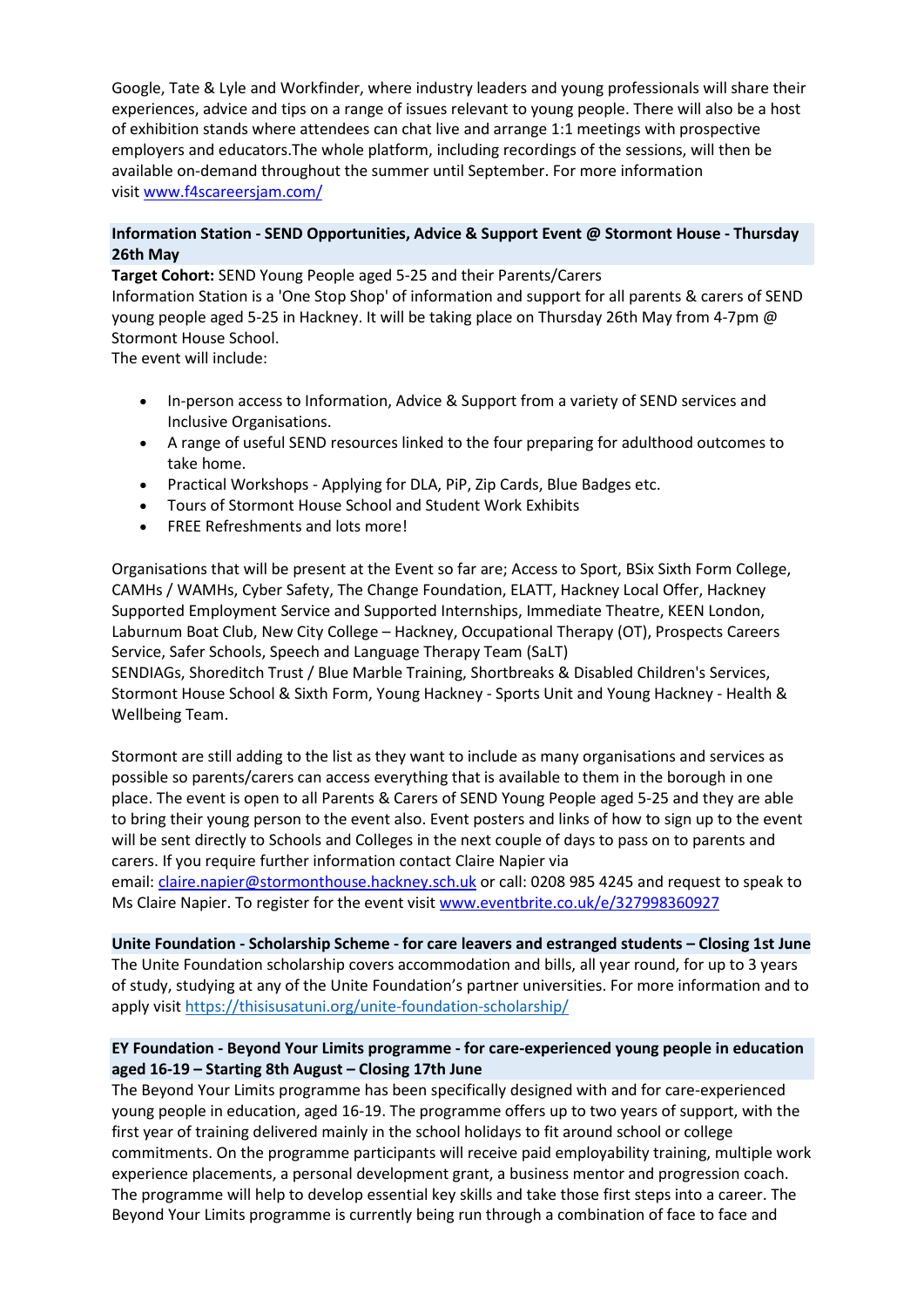online delivery. Programme starts 8th August. To find out more visit [https://mcusercontent.com/dca34d06ea32e6e4229821ceb/files/45c333b9-19bb-e3f5-f387-](https://eur02.safelinks.protection.outlook.com/?url=https%3A%2F%2Fmcusercontent.com%2Fdca34d06ea32e6e4229821ceb%2Ffiles%2F45c333b9-19bb-e3f5-f387-07447480cf94%2FBeyond_Your_Limits_London_22_Flier_Detailed_version_1_.pdf&data=05%7C01%7CJul.Ale%40sns.hackney.sch.uk%7C873caf4039234752353208da2833ca13%7C54155676e51044efab17580732d134fe%7C0%7C0%7C637866500169976237%7CUnknown%7CTWFpbGZsb3d8eyJWIjoiMC4wLjAwMDAiLCJQIjoiV2luMzIiLCJBTiI6Ik1haWwiLCJXVCI6Mn0%3D%7C3000%7C%7C%7C&sdata=aiIv0Sp4vn7NWOYnRzf4As4Ae2THB9rbncySsbDiw%2Bg%3D&reserved=0) [07447480cf94/Beyond\\_Your\\_Limits\\_London\\_22\\_Flier\\_Detailed\\_version\\_1\\_.pdf](https://eur02.safelinks.protection.outlook.com/?url=https%3A%2F%2Fmcusercontent.com%2Fdca34d06ea32e6e4229821ceb%2Ffiles%2F45c333b9-19bb-e3f5-f387-07447480cf94%2FBeyond_Your_Limits_London_22_Flier_Detailed_version_1_.pdf&data=05%7C01%7CJul.Ale%40sns.hackney.sch.uk%7C873caf4039234752353208da2833ca13%7C54155676e51044efab17580732d134fe%7C0%7C0%7C637866500169976237%7CUnknown%7CTWFpbGZsb3d8eyJWIjoiMC4wLjAwMDAiLCJQIjoiV2luMzIiLCJBTiI6Ik1haWwiLCJXVCI6Mn0%3D%7C3000%7C%7C%7C&sdata=aiIv0Sp4vn7NWOYnRzf4As4Ae2THB9rbncySsbDiw%2Bg%3D&reserved=0) or contact Chi on 07385 422 725 or email [beyondyourlimits@eyfoundation.ey.com](mailto:beyondyourlimits@eyfoundation.ey.com)

### **Royal Society for Blind Children (RSBC) - Employment Programme – for 16 -18 year olds**

The RSBC's Employment Programme helps vision impaired young people to get qualifications and jobs. Their tailored one to one support goes on throughout a young person's employment journey. Helping to develop their confidence and skills through CV writing, helping to identify and apply for potential work experience opportunities, supporting them with college/university applications, support in applying for apprenticeships and other employment opportunities. For further information and support contact Carla Mark-Thompson o[n Carla.Mark-Thompson@rsbc.org.uk](mailto:Carla.Mark-Thompson@rsbc.org.uk)

# **The RecordShop – FREE Youth Music Services and facilities with Work Experience Opportunities**

**Target Cohort:** All 16-25 year olds, especially those from low income families. The RecordShop is a social enterprise based inside The Mall (Wood Green) that aims to bridge the gap between young musicians living in inner-city London and lifestyle brands. They are an independent grassroots organisation that has built a network of 800+ registered users and partnered with global brands including O2 Telefonica, Samsung, Dr Martens, Tottenham Hotspurs, Sofar Sounds, Volunteering Matters and RedBull, helping them reach millennial audiences. They provide the following support for young people aged 16-25 through their youth programme;

- Access to a recording studio
- Professional music tutors
- Volunteering/Work experience
- Skill building workshops
- Talent showcases

They can facilitate visits from groups of students for 1 day or half day visits which will include ;Founder story – how The RecordShop was created, an insight into the music industry, tour of studio + office, interactive workshop activity and personal development and goal setting for students. The RecordShop are now booking for the Summer Term visits dates are flexible. Maximum capacity of 100 students. Mary Otumahana, the founder of The RecordShop, and an award-winning entrepreneur and musician, is also available for Careers Talks and other careers events. To find out more visit: [www.therecshop.co.uk](https://eur02.safelinks.protection.outlook.com/?url=http%3A%2F%2Fwww.therecshop.co.uk%2F&data=05%7C01%7CJul.Ale%40sns.hackney.sch.uk%7C873caf4039234752353208da2833ca13%7C54155676e51044efab17580732d134fe%7C0%7C0%7C637866500169976237%7CUnknown%7CTWFpbGZsb3d8eyJWIjoiMC4wLjAwMDAiLCJQIjoiV2luMzIiLCJBTiI6Ik1haWwiLCJXVCI6Mn0%3D%7C3000%7C%7C%7C&sdata=djEh2TTe2k7xB07%2BneAJZYNd5SyskKU2R56vHLh3ZCM%3D&reserved=0)

#### **Access to Sports – Sports Coach Courses and Training for Young people aged 13+ - FREE & Subsidised places available**

Become a Coach and Sports Leader! Interested in becoming a Qualified Sports Coach, Sports Leader, Referee or Volunteer? If so, The Access to Sports Project runs a comprehensive Coach Education and Leadership programme. There are a wide range of Courses & Training on offer including;

- Junior Sports Leaders Awards in various sports (For Ages 13+)
- Officially Recognised National Governing Body Coaching Qualifications (For Ages 16+)
- Opportunity to Volunteer on a popular Coaching Programme
- Opportunity to gain employment with the Access to Sports Project
- Sports Activators Awards
- Duke of Edinburgh Awards (DofE)
- Various Workshops & Training for Volunteers and Sports Workers
- And Much More…..

Access to Sports NextGen Leadership Academy - The NextGen Leadership Academy is an exciting 12 week programme for Young People, where they will gain qualifications and skills to lead in a Sport, Class and Community. Sessions take place every Friday from 4.30pm – 7.30pm for training and learning. Within this time each participant will work towards the following qualifications; Level 1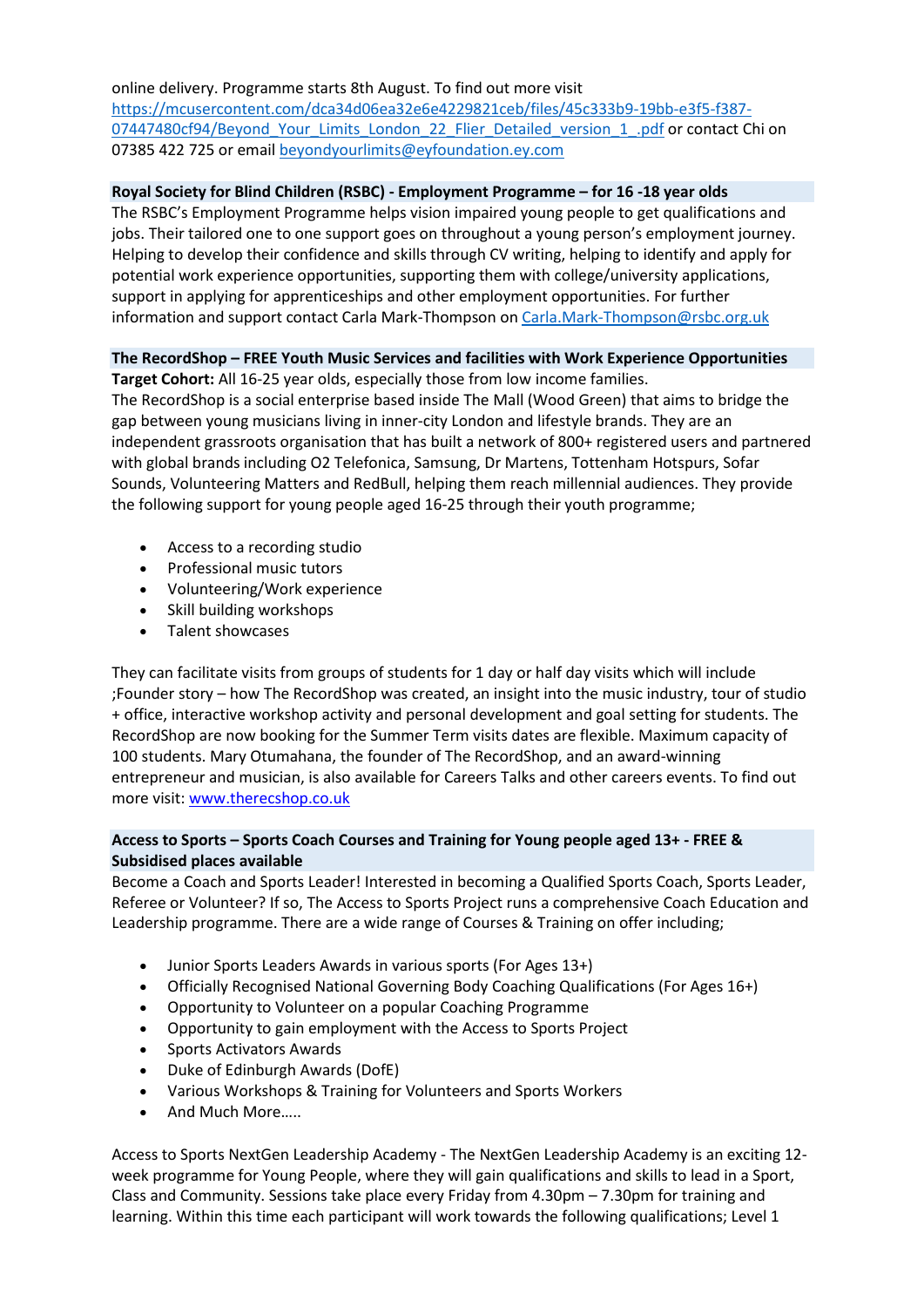Award in Sports Leadership, Duke of Edinburgh Award (Bronze) and Introduction to First Aid in Sport. Alongside gaining nationally recognised qualifications participants will also gain; Work experience, free sports kit and uniform. As part of this scheme candidates/applicants may be required to complete a minimum 12 hours of voluntary work and gain experience.

Food and refreshments are provided. There are free & subsidised places on their courses, for young people living in Hackney, Islington and Haringey. To find out if a young person is eligible for a FREE/Subsidised place or for more information please contact Access to Sports phone: 0207 686 8812 or email: [coach.education@accesstosports.org.uk](mailto:coach.education@accesstosports.org.uk)

# **Shaw Trust Spark Change Programme – Supercharged Careers Support for young people aged 16- 24 at risk of NEET**

**Target Cohort:** Young people aged 16 to 24 at risk of being NEET

The Spark Change programme is run by Shaw Trust and works alongside their current IAG services in Bexley, Brent, Harrow, Hackney and Havering to provide young people with a personalised programme of support to progress into sustainable employment, education or training including self-employment. Shaw Trust's current IAG delivery will be extended to support 19-24 year olds and the Spark Change project will deliver additional specialist and targeted interventions to 16-24 year olds. The programme will be delivered via face-to-face and virtual support. As part of the Spark Change Programme young people will have access to

- Work Placements
- Accredited Qualifications
- Self-Employment Bootcamps
- A Dedicated Job Broker
- CV and Interview Tips
- Health, Wellbeing and Resilience Support with staff trained in CBT
- Mentors and Job Coaches

For more information about the Spark Change Programme in Hackney phone: 0208 356 7866 or email: [sparkchange@hackney.gov.uk](mailto:sparkchange@hackney.gov.uk)

#### **Natwest MoneySense – Free SEND specific Money Management Resources**

**Target Cohort:** SEND young people working at Entry Level and below Natwest's MoneySense website has fun activities, games and resources that help teach children about money at home, as well as in schools. They have created a variety of resources and lesson plans that have been differentiated for pupils with SEND. To access these resources visit [www.natwest.mymoneysense.com/teachers/](https://eur02.safelinks.protection.outlook.com/?url=http%3A%2F%2Fwww.natwest.mymoneysense.com%2Fteachers%2F&data=05%7C01%7CJul.Ale%40sns.hackney.sch.uk%7C873caf4039234752353208da2833ca13%7C54155676e51044efab17580732d134fe%7C0%7C0%7C637866500169976237%7CUnknown%7CTWFpbGZsb3d8eyJWIjoiMC4wLjAwMDAiLCJQIjoiV2luMzIiLCJBTiI6Ik1haWwiLCJXVCI6Mn0%3D%7C3000%7C%7C%7C&sdata=ILWPoHIredYTWps79zF%2FimZq%2FuUolC8Z%2BiQ%2BlBs0GSo%3D&reserved=0)

# **Laburnum Boat Club - Weekly Inclusion Sport and Youth Clubs**

**Target Cohort:** Young People with SEND aged 9-19

Laburnum Boat Club is a community boating project based in Hackney. Services include; youth clubs, sports club for young people with disabilities, family club and an adult canoe club. They also deliver sessions for schools, a vocational employment training programme and a programme for adults with mental health issues. There are also three narrow boats for hire. Laburnum Boat Club aims to be an inclusive club with a session suitable for everyone, regardless of ability. With their experienced and dedicated support staff, disabled children and those with SEN or additional support needs can join one of their clubs and enjoy the activities they have on offer. To find out more about the inclusion clubs at Laburnum call 020 7729 2915 and ask to speak to their Inclusion Officer Alex Matten or email [info@laburnumboatclub.com.](mailto:info@laburnumboatclub.com)

# **Special Needs Jungle - Online parent led information and resources website for young people with SEND aged 0-25**

**Target Cohort:** Parents/Carers & Professionals who support Young People with SEND